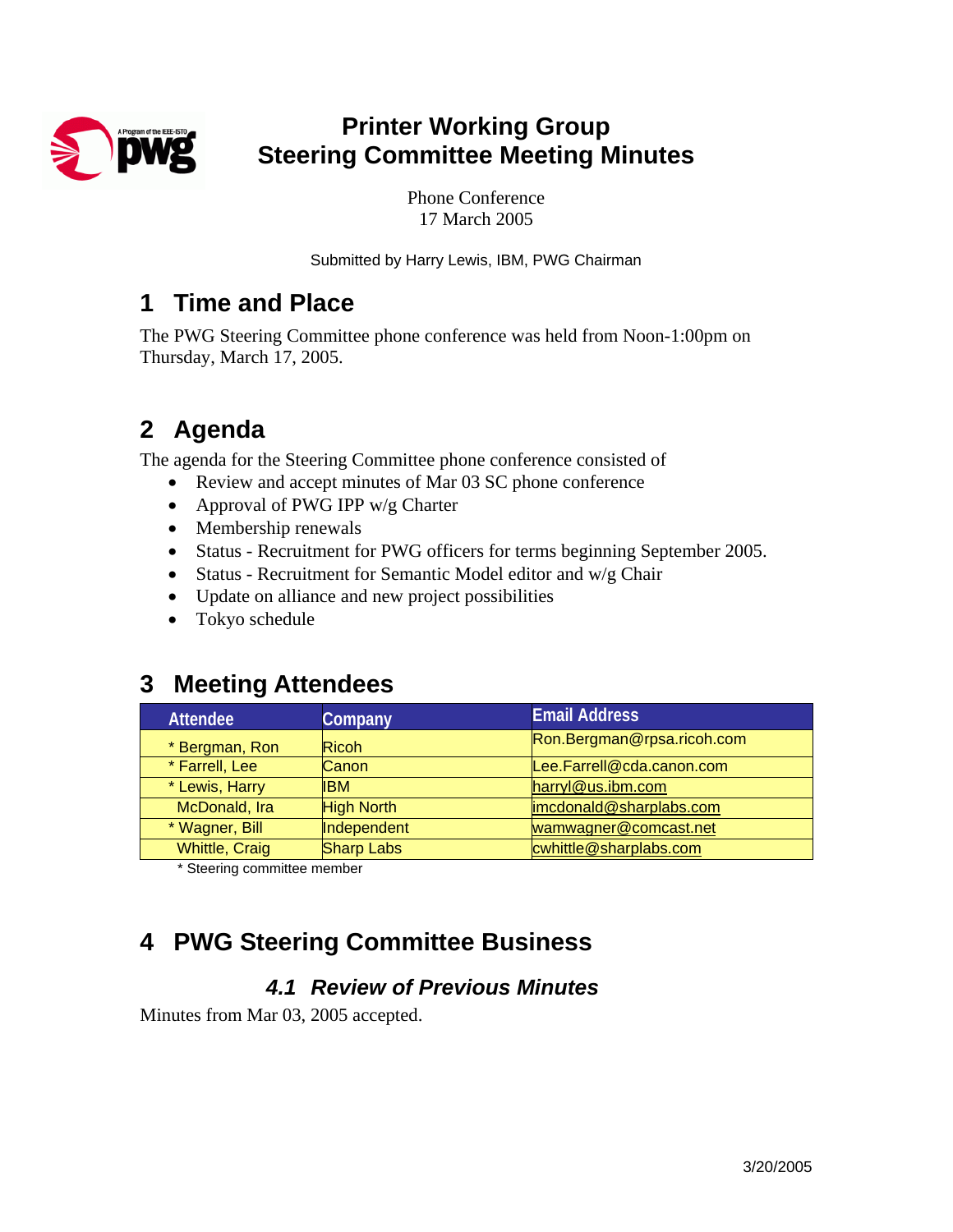

### *4.2 IPP Working Group Charter*

We had a work item to formalize the defacto existence of an IPP working group within the PWG. The final charter, posted by Ira McDonald, was unanimously approved by the steering committee.

<ftp://ftp.pwg.org/pub/pwg/ipp/wd/wd-ipp-charter-20050303.htm>

### *4.3 Membership Renewal*

Harry provided status regarding annual PWG membership renewal. 18 companies paid to date. 11 companies in aging report. Dues continue to come in. Several companies have reported that they are still in the process of navigating corporate financial systems.

There are still two previous members with whom we have lost touch (returned e-mail from listed primary contact). These are Komatsu and BitStream.

We also need to complete a signed membership agreement with Zoran.

#### *4.4 Semantic Model Chair and Editor*

Harry is currently acting SM Chair and Editor. There have been no further responses.

Now that PSI is Formally Approved we need to add events schema for printer and print service events (jobs, docs etc) to the Semantic Model. Set of enumerated keywords. Add to PWGWellKnownValues schema. Timing aligns with WIMS update.

Counter Spec deadline is April 1.

#### *4.5 PWG Leadership*

A call for nominations for PWG Officers, including Chairman, Vice Chairman and Secretary to begin in September 2005 has been issued. Two members have responded that they will accept Secretary and/or Vice Chairman roles once a Chairman has been selected.

A second call for nominations will be circulated.

#### *4.6 PWG Web Page*

All working group Chairs should continue to review their links and content and either make the change or prepare a list of necessary changes.

Among other changes, the home page still needs a (new) "current officer's link" in addition to the "chairman's" page.

#### *4.7 Active Liaisons and potential Projects*

We need to tighten up the working relationship with DMTF prior to Tokyo so we can get this work kicked off at the Plenary.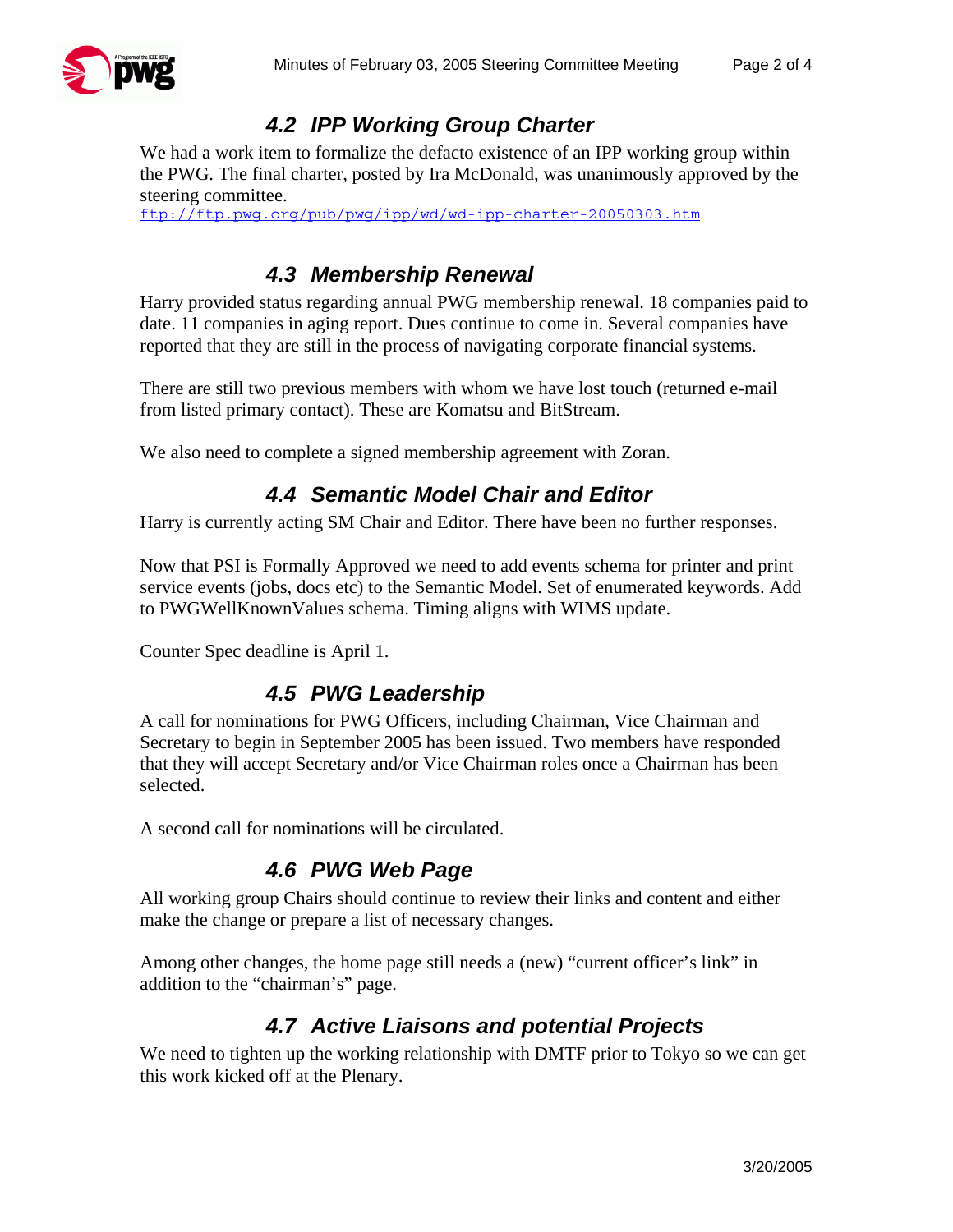

Rick Landau, of Dell, introduced the concept of expanding the PWG to include a broader scope of imaging devices, potentially projectors. Projectors are in a state of proprietary SNMP management much like printers were leading up to creation of the first standard Printer MIB. PWG already has some members who manufacture projectors. Others would need to be invited. The PWG could consider expanding scope and changing its name to something like PIMwg (Print, Imaging and Multifunction). This will be discussed at the Plenary in Tokyo. Several members are polling for interest within their companies. Harry will contact Dell, Microsoft (who may be interested in relation to imaging in Longhorn) and HP regarding potential interest.

If we expect fruitful discussion of this topic in Tokyo, we need to publicize the topic before April.

#### *4.8 Tokyo agenda*

Tokyo agenda is fixed. There WILL be a joint FSG plenary and some dual track meetings. Emphasize that Port Mon MIB is intended to be a Last Call review in Tokyo. (need to update PWG Schedule web page to this effect).

(1) Monday - no PWG working group meetings

```
(2) Tuesday - P2600
```
- (3) Wednesday morning P2600
- (4) Wednesday afternoon PWG/FSG Joint Plenary
- (5) Thursday morning WIMS overview and education

```
(6) Thursday afternoon - Port Monitor MIB (last call review) and 
MIB test/certification topics
```
(7) Friday morning – Last Call review of WIMS WIMS Counter Spec, Counter MIB, and Counter Schema in preparation for Last Call completion 2 weeks following. Note: Counter Schema is 'at risk' due to the numerous amount of updates needed).

```
(8) Friday afternoon – FSG technical committee
```
#### *4.9 Define Maintenance Activity Level*

Still need to work the following outline into a draft for review by broader SC. Even though PWG membership remains robust at this time… the SC needs to be prepared in the event that membership should ever decline. Draft should contain the following points.

- 1. Maintain a minimum of 1 face to face meeting per year as a Plenary, review of past and pending activity and direction setting for the PWG.
	- a. Conduct most business via phone conferences
- 2. Define reduced (facilitator) roles for PWG Chairman, Vice Chairman and Secretary to encourage leadership continuity during low activity periods.
- 3. Emphasize regular maintenance of the PWG web site.
	- a. There is a recommendation to develop the practice of a "PWG Quarterly Report" (or 6 months) posted on the web site to help inform and maintain interest in PWG activities. (This should be considered in general, not just during maintenance activity periods).